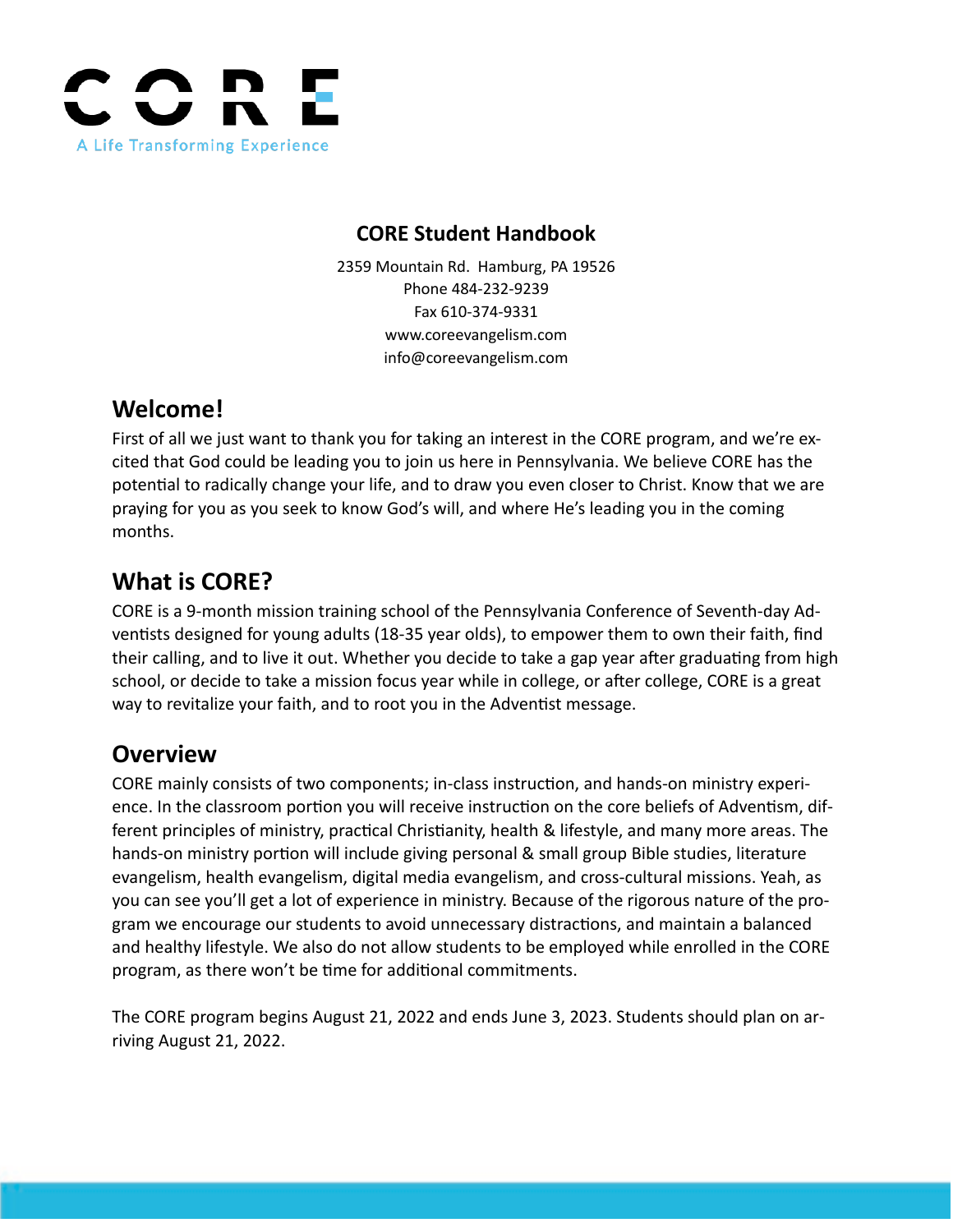

# **Other Important Details**

### Morning Worships

Each class day there will be a 30-minute morning worship service. Each student will be sharing worship messages at different times during the year, and students with musical background will take turns leading out in song service.

# CORE Book Club

There are some books that are just too good not to read, and for those we have the students divide into groups, discuss what they've learned, and how it's touched their lives. This will take place at different points throughout the program.

Daily Schedule (This is a general schedule, some times may vary) *Sunday*

Brunch 10:30am Dinner 4:30pm Outreach (Sack dinner) 12:00pm-6:30pm

*Monday-Thursday* Breakfast 7:00am Morning Worship 7:45am-8:15am Class 8:15am-11:45am Lunch 11:50am Outreach (Monday/Wednesday) (Sack dinner) 1:00pm-6:30pm Practical Work On Campus (Tuesday/Thursday) 1:00pm-5:00pm Dinner 5:00pm

*Friday* (Off day for students to do laundry, shop, etc.) Breakfast 7:00am Lunch 11:50am Dinner 5:00pm (Will vary with sunset changes) Vespers at 6:30pm

*Sabbath* Attend local church/Bible studies/Enjoy nature!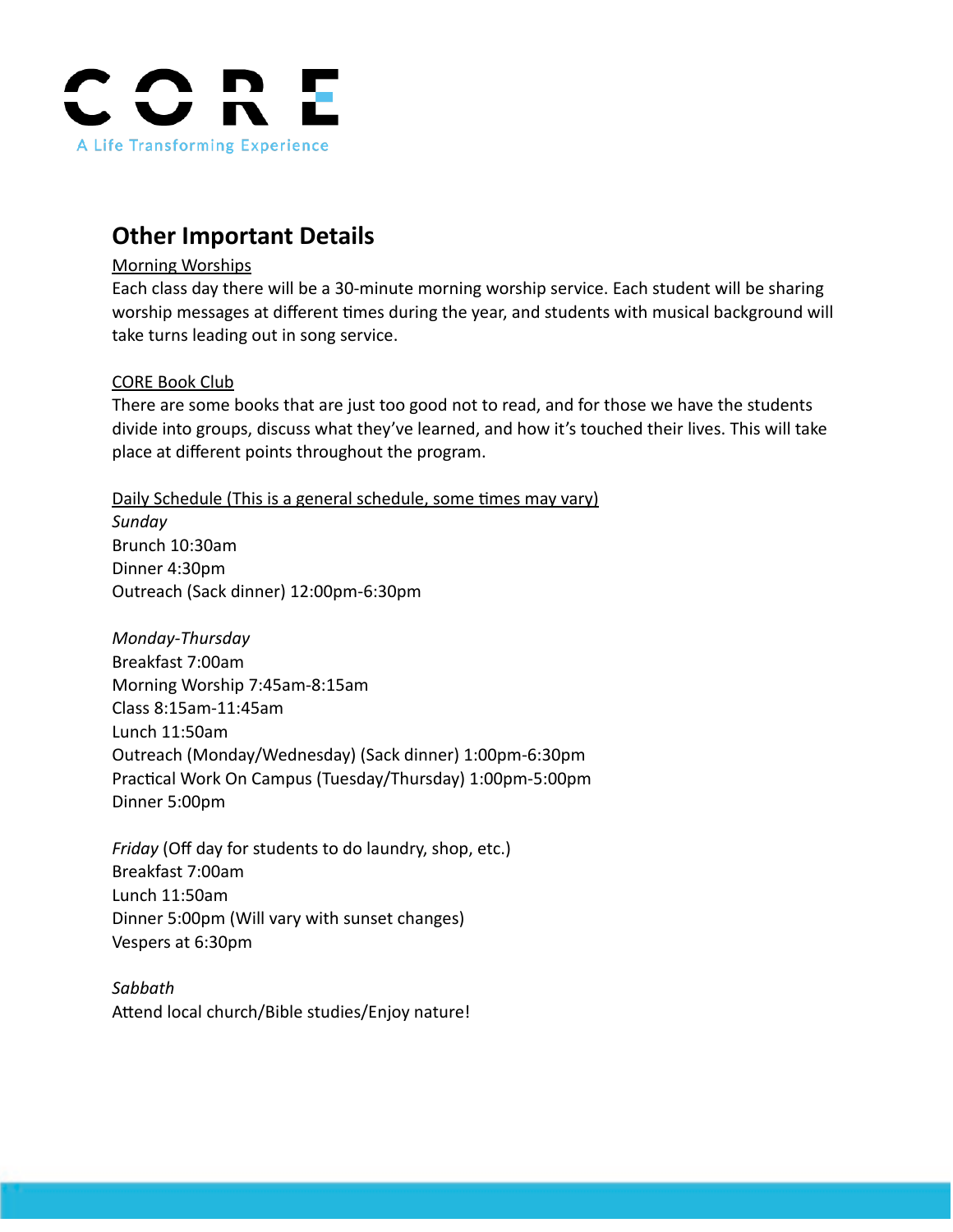

# **Location**

CORE is located on the campus of Blue Mountain Academy in Hamburg, Pennsylvania. It's gorgeous here! The Appalachian Trail is literally across the street, and you've got a beautiful mountain view with lots of opportunities for biking, hiking, etc. It's a peaceful and quiet location with beautiful scenery all around. The dorms have been newly renovated as well. On campus there's a beach volleyball court, a tennis court, a soccer field, a large gym for indoor basketball or volleyball. Blue Mountain Academy also runs a health food store on the campus where you can stock up on all of your Adventist favorites.

Within 5 minutes of the campus are a Red Robin, Burger King, Subway, Taco Bell, Verizon, AT&T, Walmart, and Aldi. Within 35 minutes you have Allentown and Reading with even more of the necessities of life, Target, Costco, Whole Foods, etc. There's also a Planet Fitness within 25 minutes of the campus.

# **CORE Culture**

We expect all CORE students to live by Biblical principles and the standards and practices of the Seventh-day Adventist church. <https://www.adventist.org/en/beliefs/> Below are the standards that we have chosen to adopt for the CORE program. Students are not expected to immediately agree with all the rules and requirements in our student manual, but are expected to fully comply with them, and are encouraged to investigate the reasoning and rationale behind them. We try to keep the "requirements" to a practical minimum. There are things we may do here that wouldn't necessarily take place in your home just because of the nature of a program like this, in an environment like this.

# *Personal Devotions*

Jesus prayed in John 17:3 that, "…this is eternal life, that they know you, the only true God, and Jesus Christ whom you have sent." We believe the best way for someone to truly get to know God is to develop an experience with Him in His Word. So for this reason we strongly encourage students to develop a consistent and meaningful devotional and prayer life. It will only make your ministry and personal experience even more effective.

# *Relationships*

As listed above, we expect all CORE students to live by Biblical principles, and the standards and practices of the Seventh-day Adventist church. So any appearance of evil or impure relations with the opposite sex are prohibited, and are grounds for dismissal, without a refund. Some ex-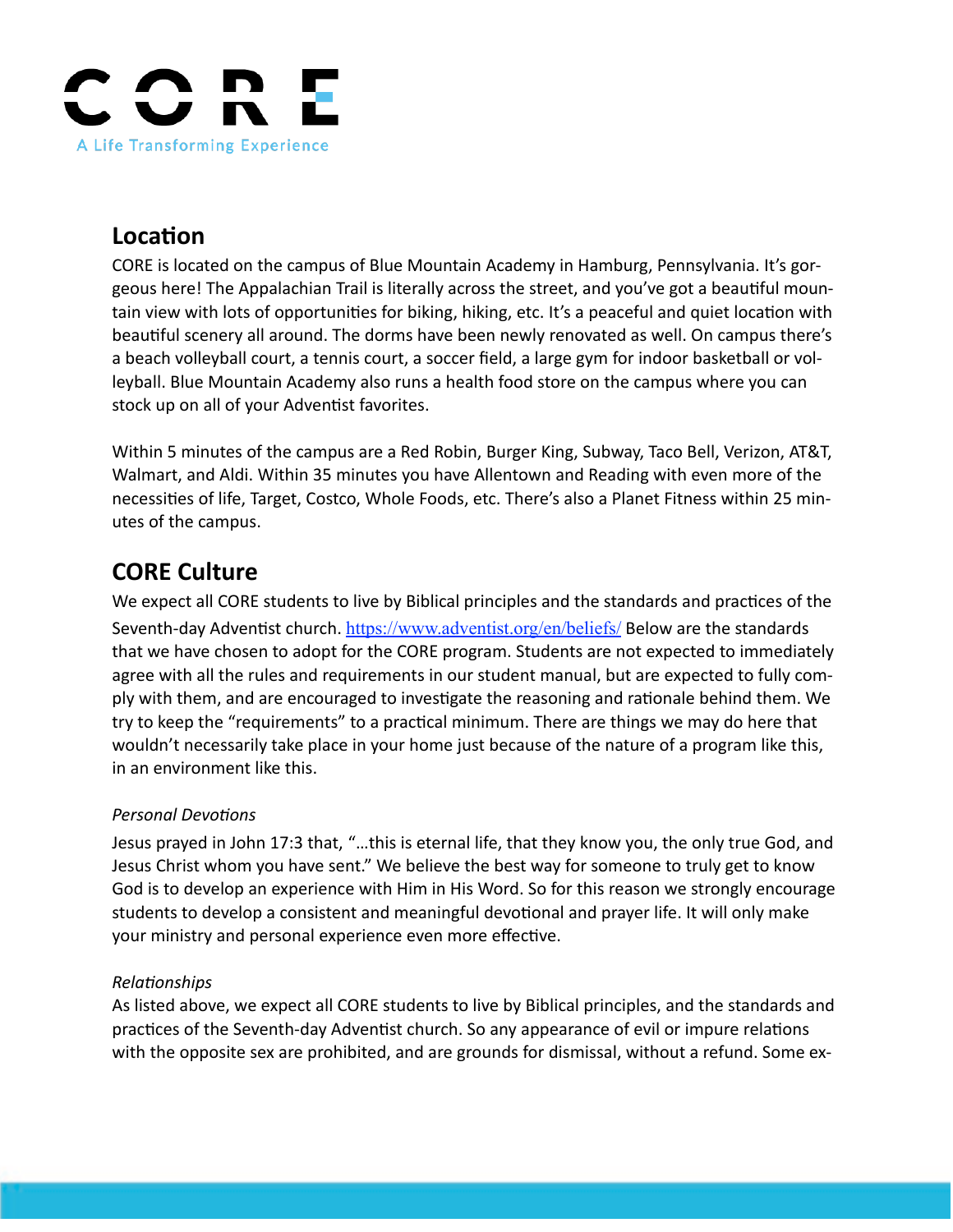

amples of inappropriate relations between sexes would be back-rubs/massages, hand holding, going off together alone outside of the group, prolonged unnecessary physical contact, etc. For the sake of maintaining the proper appearance with the opposite sex we discourage any off-site trips that do not have at least 2 of each gender going, if more than one gender is involved. We believe godly relationships and marriage are a beautiful blessing, but because of the rigorous nature of the CORE program we don't allow for dating relationships amongst fellow students during the length of the program. Also, being located on the same campus as an academy, with minors present, we have a zero tolerance policy regarding any relationships with students at the academy. If a CORE student is found out to be dating or courting the romantic interests of any of the academy students it will be grounds for immediate dismissal with no refund.

#### *Punctuality*

It is expected of every student to be on time and ready to participate for worship, class, work, church, and outreach. This means that all of the needed attire, supplies, outerwear, etc. need to be on your person at the time of the event or function. Punctuality will be one of the primary metrics used in determining the level of reference that students receive upon graduation.

#### *Dress*

Students are encouraged to dress in a clean and modest fashion that would be reflective of followers of Christ. So we ask that students not wear anything that would be offensive, revealing, or distracting. All brands and messaging worn on clothing should be uplifting and respectful in nature. Examples of revealing and distracting attire would be cleavage, midriff dresses, short shorts/skirts (length of skirts/dresses should go to the knee or below), yoga pants/tights without something covering hips, tank tops/spaghetti straps, sleeveless shirts, anything that is see through, or two-piece swimwear for females. Classroom attire can be clean casual (jeans without holes, t-shirt, khakis, polos, button up shirts, etc). But no shorts, pajamas, track or sweatpants, are allowed in the classroom. Hats are permitted in the classroom, but not in church or on outreach. Hoods are not to be worn in the classroom, on outreach, or at church. Sleepwear is not to be worn outside of the student's respective dorms. Work clothes and footwear are expected when working on the farm or in construction. Outreach attire is khakis and a tucked in collared shirt for the men, and khakis or skirts that reach to the knee and a collared shirt or blouse for the girls. For the outreach tops no big logos or brands are allowed. Comfortable shoes will make your life much easier in canvassing.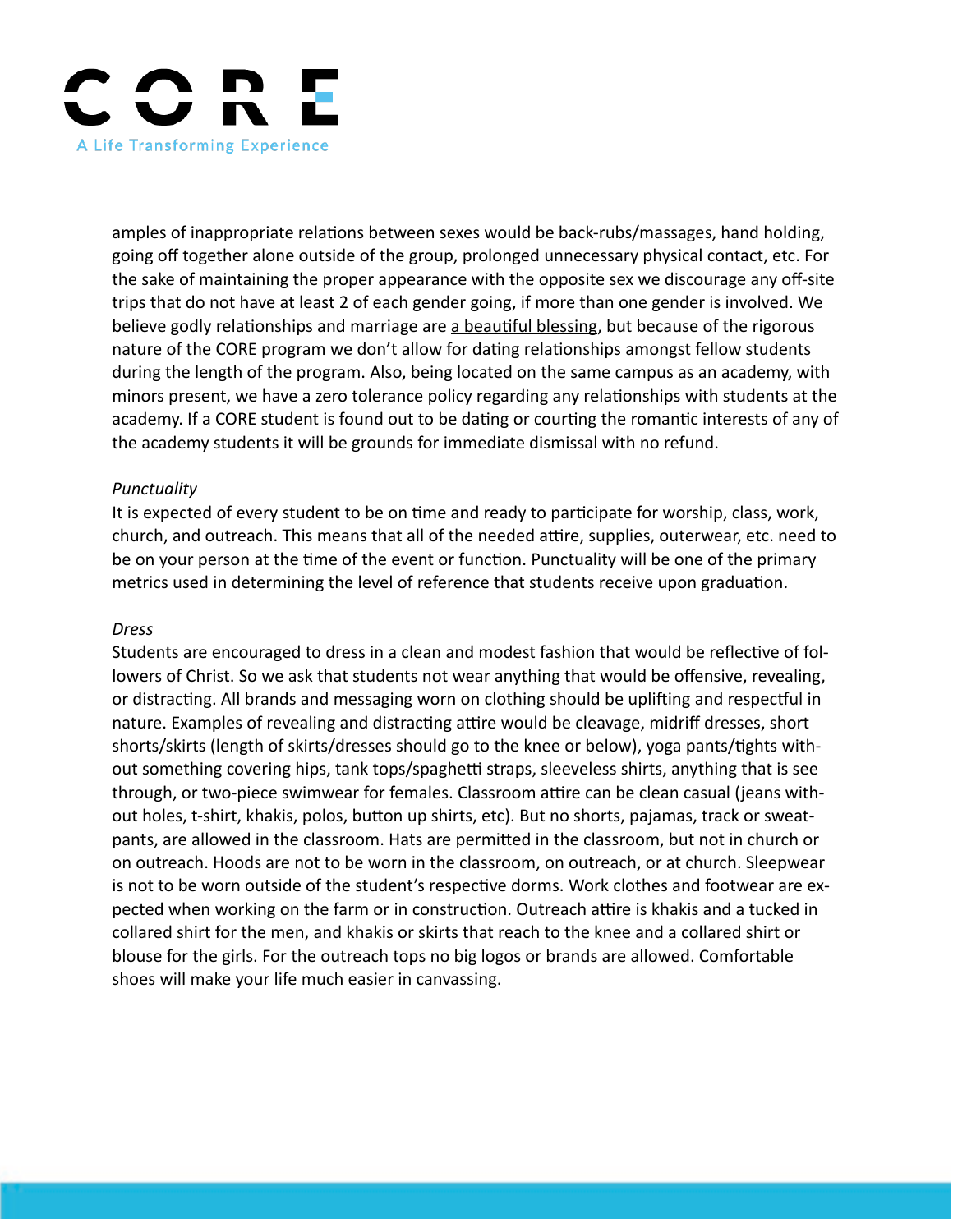

#### *Respect*

As a Christian institution it should be clear that we are expecting all students and staff to treat each other, and the communities we engage with with the utmost respect and courtesy. As guests on another school's campus it is also expected that the faculty and students of the academy be treated with respect as well. We are guests on their campus, and want to be an appropriate witness to all present. Because we are a school, with staff who have leadership responsibilities, we also expect all staff to be respected and listened to. There are directives, and instructions that they have to give as part of the nature of their position, and disrespect shown in the thick of activities, outreach, class, etc. is an unnecessary and unhelpful response. A student's level of respect for leadership and others is also a large determining metric used in deciding the level of reference that students receive upon graduation.

#### *Overall Atmosphere*

Having a positive and affirming spirit goes a long way when you have a group of people with different backgrounds, all coming together in an intensive based environment. We strive to focus on the positives and why God brought us here, which is to serve Him and others.

#### *Academics & Grades*

Students will receive grades on their Bible memorization quizzes, book readings, attendance & punctuality, dorm room checks, outreach effort, and overall attitude. The level of effort put in determines the level of reference you will receive after graduation. We have three tiers of recognition in our program; Certificate of Excellence, Certificate of Completion, and Certificate of Attendance. The Certificate of Excellence recognizes a student's excellent effort and would lead to a positive reference upon completion. A Certificate of Completion recognizes that a student attended, but multiple areas of growth are seen and they would receive a reference with some reservations. The Certificate of Attendance will only recognize that a student attended the program but no reference can be given.

# **Campus Life**

#### *Housing*

All students will be housed in the dormitories of Blue Mountain Academy. Generally our students will be in a different wing or floor than the academy students, but will be rooming together with fellow CORE students. Nearly all of our dorm rooms have been recently renovated which is a blessing. Each room will have two twin beds, two desks and two closets. Students are expected to bring their own bedding, towels, etc. There are common bathrooms with shower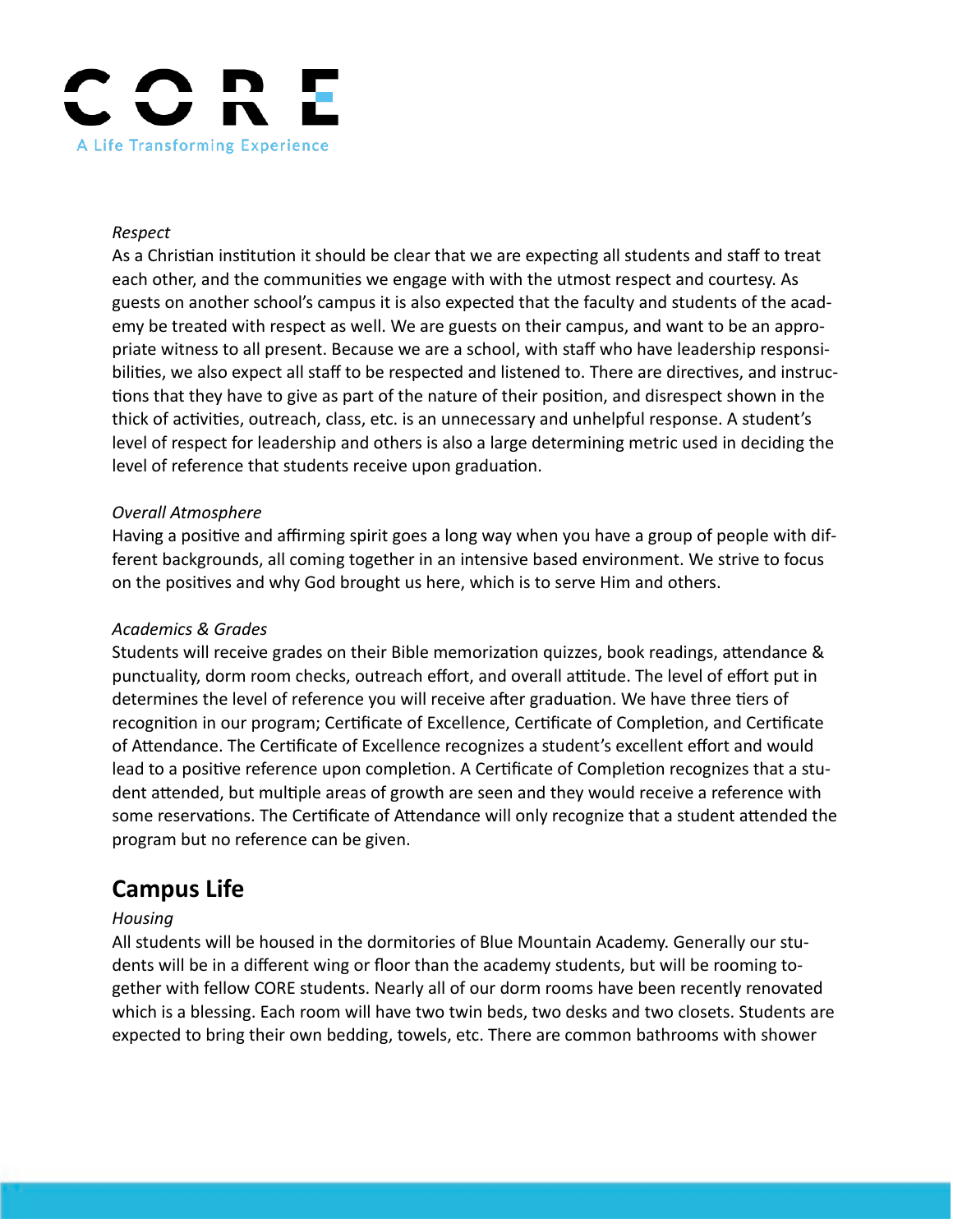

stalls in each hallway. It's expected that students will keep their own rooms neat and organized, as well as the bathroom that they share. Deans will have freedom to inspect rooms to ensure that they are kept in good condition, and that we are being good stewards of the academy's space. Student's rooms will be checked weekly by CORE staff and a slip of paper will be left after the check stating the grade and what needs improvement if it is unsatisfactory. There are washers and dryers available for use that are shared with the academy, and we can only use them one day per week, so please refrain from leaving things unattended for long periods of time. Unfortunately we are unable to provide accommodation for any married couples as students at this time.

### *Off-Campus Housing*

Should students have family in the area, or a place to stay within a reasonable commutable distance of Blue Mountain Academy they can receive a discounted tuition rate. It is expected that all off-campus students attend all classes and outreach events if they are to receive full credit for the program.

#### *Food*

CORE students will eat in the academy cafeteria three meals a day, Monday through Friday, and two meals a day on Sabbath and Sunday. The local church will be supplying our lunches on Sabbath. The cafeteria serves vegetarian and vegan dishes with a salad bar.

#### *Responsibilities*

Students will all share in cleaning and organizing responsibilities around the dorm, and the CORE classroom. We will divide up the students into groups who rotate on these different duties. Learning responsibility, and working as a group, are invaluable for the growth and development of the students, and are also a token of our appreciation to the academy for allowing us to use their property.

#### *Needed Items*

All students will be provided with a binder and some notebook paper, but they would do well to bring either a laptop/tablet for note taking and research, or a notebook and pencil/pen/paper. There will be classes where having a computer would be very helpful, but it is not "required".

#### *Prohibited Items*

Toasters, microwaves, candles, incense burners or coffee makers are not allowed in the dorm rooms. No caffeinated beverages are to be brought onto campus (e.g. coffee, tea, energy drinks,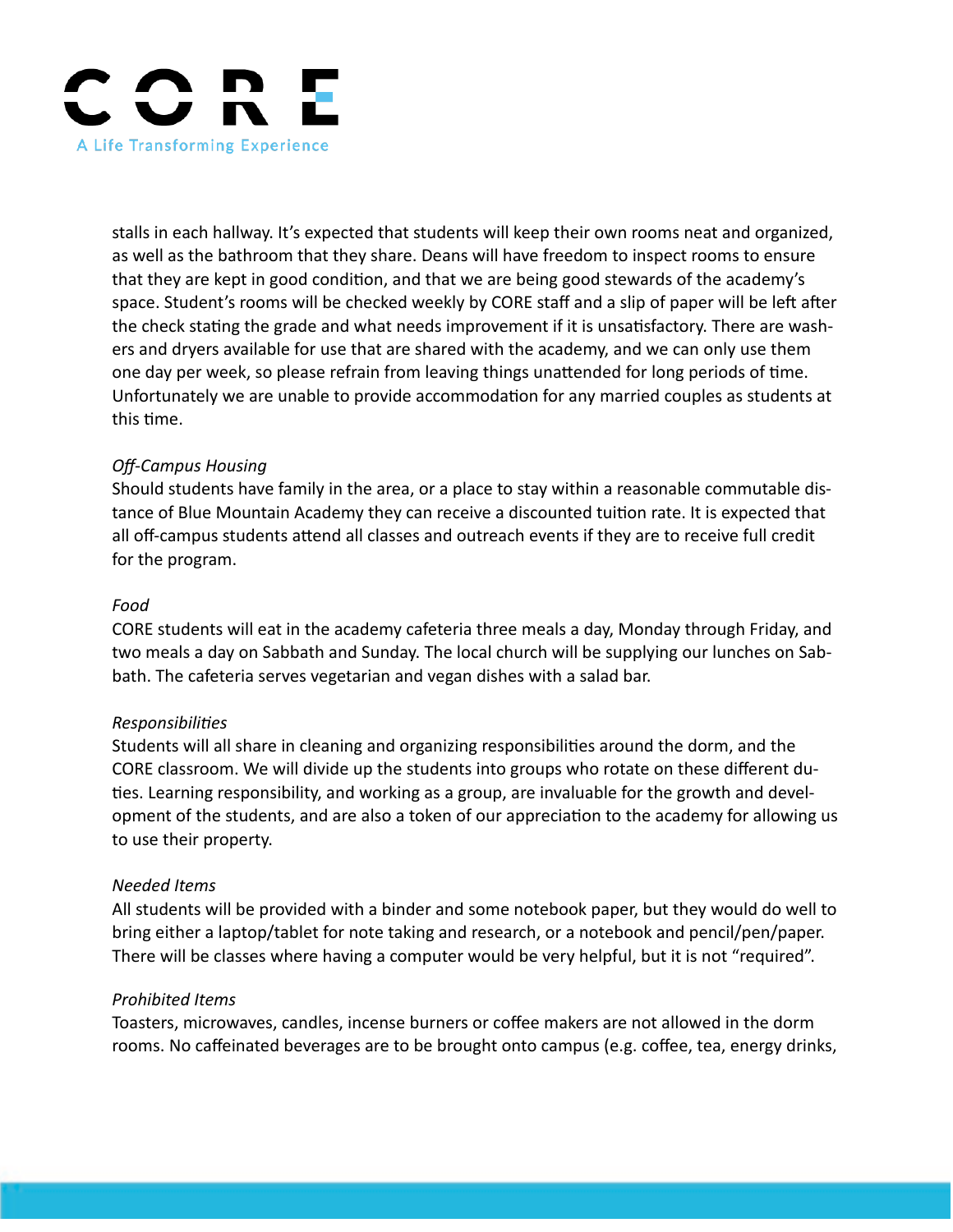

etc.) Illicit drugs, tobacco, lighters/matches, alcoholic beverages, pornography, occult paraphernalia, weapons, guns of any kind, gang symbols, are not tolerated on campus. Discovery of the presence of any of these items is grounds for immediate dismissal, without a refund.

### *Dismissal of Students*

CORE reserves the right to dismiss any student, without a refund, who consistently fails to abide by the policies and guidelines described in this handbook.

# **Application Process**

CORE is a program for young people who are committed to God, and to the teachings of His Word, and so the application process is our means of determining who will best appreciate and contribute to the vision and mission of the program. We can only accept applications that are fully completed.

### *The application process is as follows*:

- 1. CORE receives completed application form, application fee, and references.
- 2. An interview is then scheduled and completed with our staff over zoom.

2. After CORE staff and board reviews the application, references, and discuss the interview you will receive notification of acceptance or denial by email. Upon acceptance, included in the acceptance email will be an invoice with the tuition payment process. And then you will begin the background check process as well. Background check information can be found here [https://pa](https://paconference.org/backgroundchecks/)[conference.org/backgroundchecks/](https://paconference.org/backgroundchecks/)

3. A \$1,000 deposit is required within 30 days of acceptance letter being received. And an additional \$1,500 is required by move in date August 21, 2022.

4. Final payment of tuition is due by June 2, 2023.

# *Steps For Application Form Completion*

- 1. A completed online application form, or a completed physical application.
- 2. A non-refundable application fee of \$35
- 3. A simple one minute video telling us why you want to come to CORE. No fancy editing or graphics needed. Just a simple video from a phone is sufficient. Send link for video to info@coreevangelism.com
- 4. A recent photo of yourself, email or digital preferred.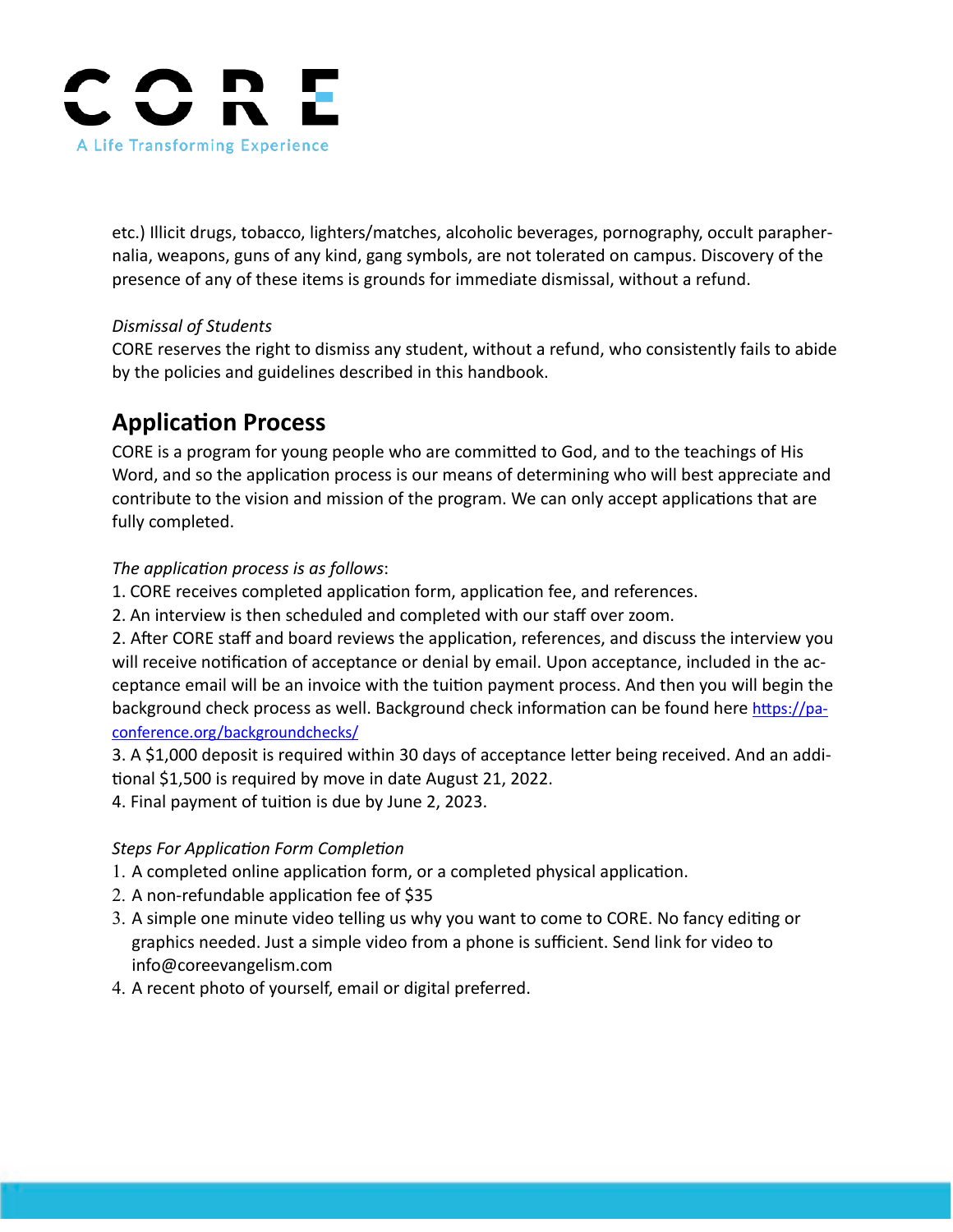

For the safety of our program, and the campus as a whole all applicants will go through a background check. The information on what is required for the background check, and how to go about it can be found here [https://paconference.org/backgroundchecks/.](https://paconference.org/backgroundchecks/) Background checks take no more than a couple weeks to process, and then we can give any confirmation or changes in acceptance status if needed.

All applications are processed in the order in which they are received. Students will receive a response to their applications in a timely fashion upon completion of the application process. We have a limit on how many students we can receive, so applying sooner rather than later is a good idea.

### *References*

People who are filling out reference forms should have at least 6 months worth of experience and interactions with the applicant. We will not accept reference forms from family members or personal friends of any sort. Because our program has a spiritual emphasis it is preferred that your references can speak to your spiritual and/or academic experience. Some examples are a pastor, elder, deacon, pathfinder leader, Sabbath school or Bible teacher, etc. Reference forms can be filled out on our website, and are to be kept confidential from the prospective student.

#### *Health & Medical Information*

It's very important for the sake of the health and wellbeing of the applicant, and the campus, that students give accurate information regarding their health, and mental health history that require, or have required professional treatment. This includes past, recent, or current substance abuse/addictions.

# **Finances**

# *Tuition*

The total cost of the CORE program is \$12,000. This covers lodging, meals (3 meals a day Mon-Sat, and 2 meals a day Sun), travel (CORE trips), the mission trip, and instruction through the entire 9-month long program. Cost breakdown is below.

*Cost Breakdown* \$3,500 Room & Board + \$7,000 Instruction Fees + \$1,500 Mission Trip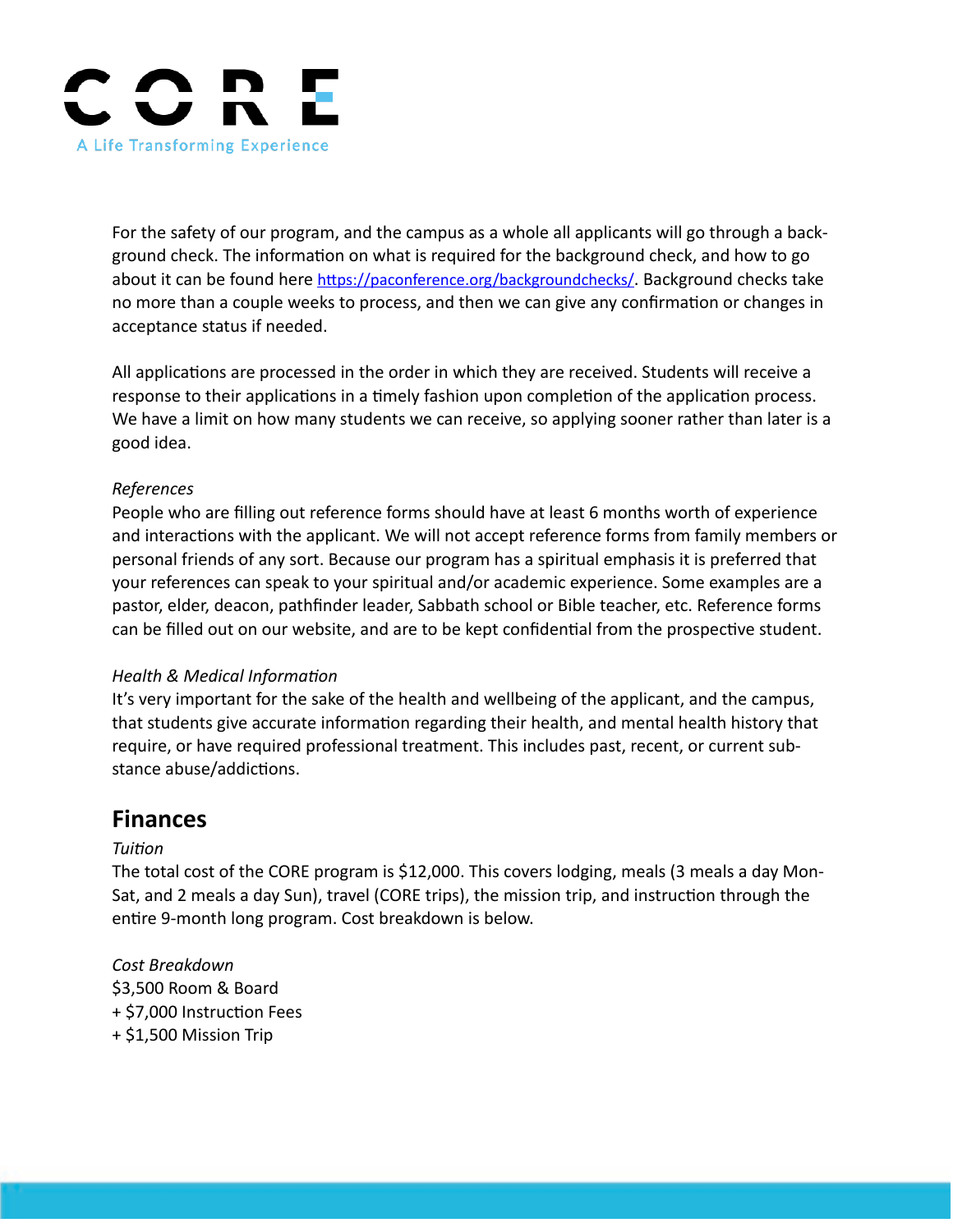

- *=* \$12,000 Total Tuition
- + \$600 Fuel Fee (For Non-Driving Students)
- + \$35 Application Fee

#### *Transportation*

Students who are bringing vehicles must be willing to provide transportation to other students without vehicles for outreach, church and CORE activities. All vehicles must be licensed and insured, and a copy of insurance will need to be submitted to the CORE office before arrival. Nondriving students will be asked to pay a fuel fee of \$600, in addition to their tuition, to go towards fuel expenses for those with cars, and their use of them for CORE activities. These funds do not go towards non-CORE activities, so if students are seeking a ride for non-CORE activities from those with cars, they are encouraged to contribute to the fuel costs.

We will be offering airport transportation to and from the Lehigh Valley International Airport in Allentown, Pennsylvania for students who need it upon arrival in August for move-in, for Thanksgiving break, Christmas break, spring break, and after graduation. Airport trips are \$20 each way. Other transportation arrangements can be made on a case by case basis. If a student arrives at any other airport it is their personal responsibility to get to the CORE campus.

#### *Payment Schedule*

We require a minimum \$2,500 initial payment by the August 21, 2022 move in date. Students have the opportunity through the work study program we provide to cover, and potentially exceed that amount the summer leading into the CORE program. From there we will work with each student to arrange a payment schedule to ensure they are able to completely cover their tuition by their graduation June 3, 2023. Every student will be provided a fundraising letter upon acceptance that we have written on their behalf with our letterhead and an explanation of what they will be doing in their time here. One of our staff will be in regular contact with an accepted student to map out their payment plan and work-study track to make as much progress towards their tuition as possible.

#### *Work Study*

Students will be able to reduce their tuition costs through canvassing. This includes the summer before the program begins, the summer after they graduate, and during the first semester here at CORE.